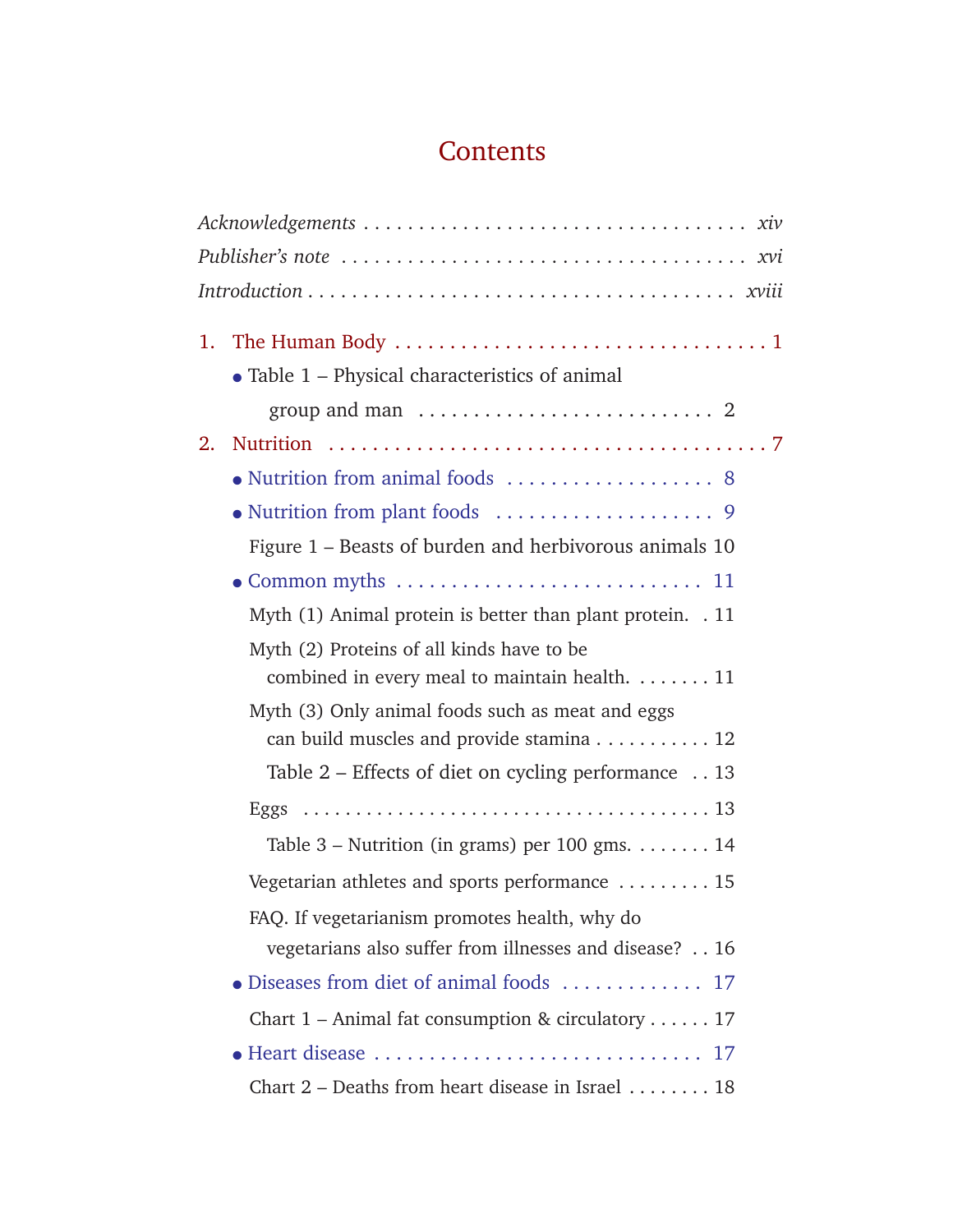## *Contents* xi

|    | Chart $3$ – Breast cancer mortality correlated to diet 19           |
|----|---------------------------------------------------------------------|
|    |                                                                     |
|    |                                                                     |
|    |                                                                     |
|    |                                                                     |
|    |                                                                     |
|    | Salmonella  23                                                      |
|    |                                                                     |
|    | Seafood poisons  23                                                 |
|    | BSE mad cow disease & nvCJD  24                                     |
|    | Prion facts  24                                                     |
|    |                                                                     |
|    | • The Hormone Nightmare $\dots\dots\dots\dots\dots\dots\dots$ 25    |
| 3. |                                                                     |
|    | • Table 4 – Cruelty suffered by livestock $\ldots \ldots \ldots$ 28 |
|    |                                                                     |
|    |                                                                     |
|    |                                                                     |
|    | • Other atrocities worldwide  31                                    |
|    |                                                                     |
|    |                                                                     |
|    |                                                                     |
| 4. |                                                                     |
|    |                                                                     |
|    | Table $5$ – Land needed to produce one kilo food 35                 |
|    |                                                                     |
|    | Chart 4 – Calories of fossil fuel expended to get 1                 |
|    |                                                                     |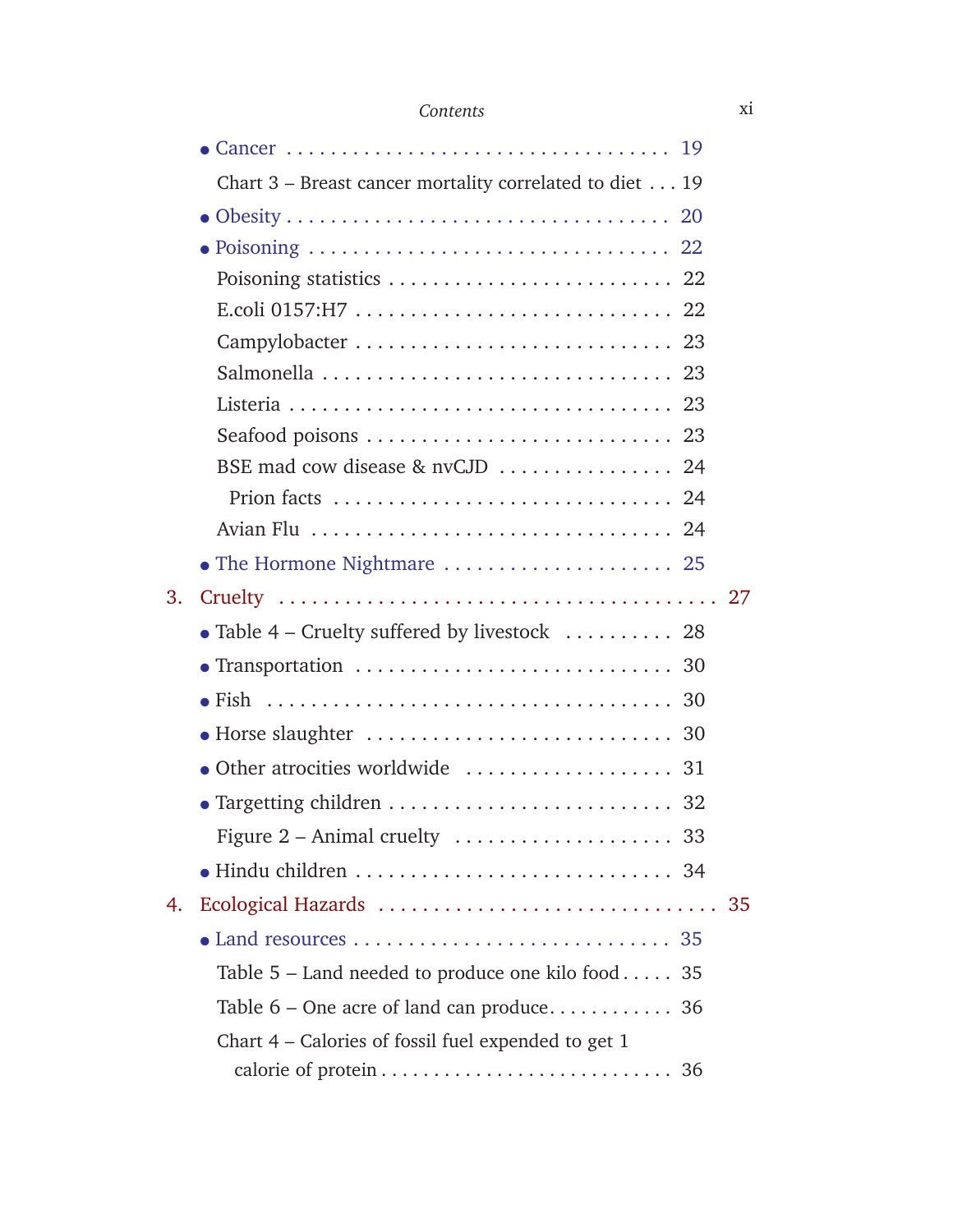| 5. |                                                                 |  |
|----|-----------------------------------------------------------------|--|
| 6. |                                                                 |  |
|    | • Ahimsã and compassion in daily life in India  48              |  |
|    |                                                                 |  |
|    | • Ahimsã and Bhagwãn Swãminãrãyan 52                            |  |
|    | • Pramukh Swami Maharaj on Ahimsã 52                            |  |
|    |                                                                 |  |
|    |                                                                 |  |
|    |                                                                 |  |
|    | · Patrãli offering on Nand mahotsav  56                         |  |
|    |                                                                 |  |
| 7. |                                                                 |  |
|    |                                                                 |  |
|    | FAQ. Milk from cow's fed animal products $\dots \dots \dots 58$ |  |
|    |                                                                 |  |
|    |                                                                 |  |
|    |                                                                 |  |
|    |                                                                 |  |
|    | 65                                                              |  |
|    | Appendix 1 – Vegetarianism in World Religions  65               |  |
|    |                                                                 |  |
|    |                                                                 |  |
|    |                                                                 |  |